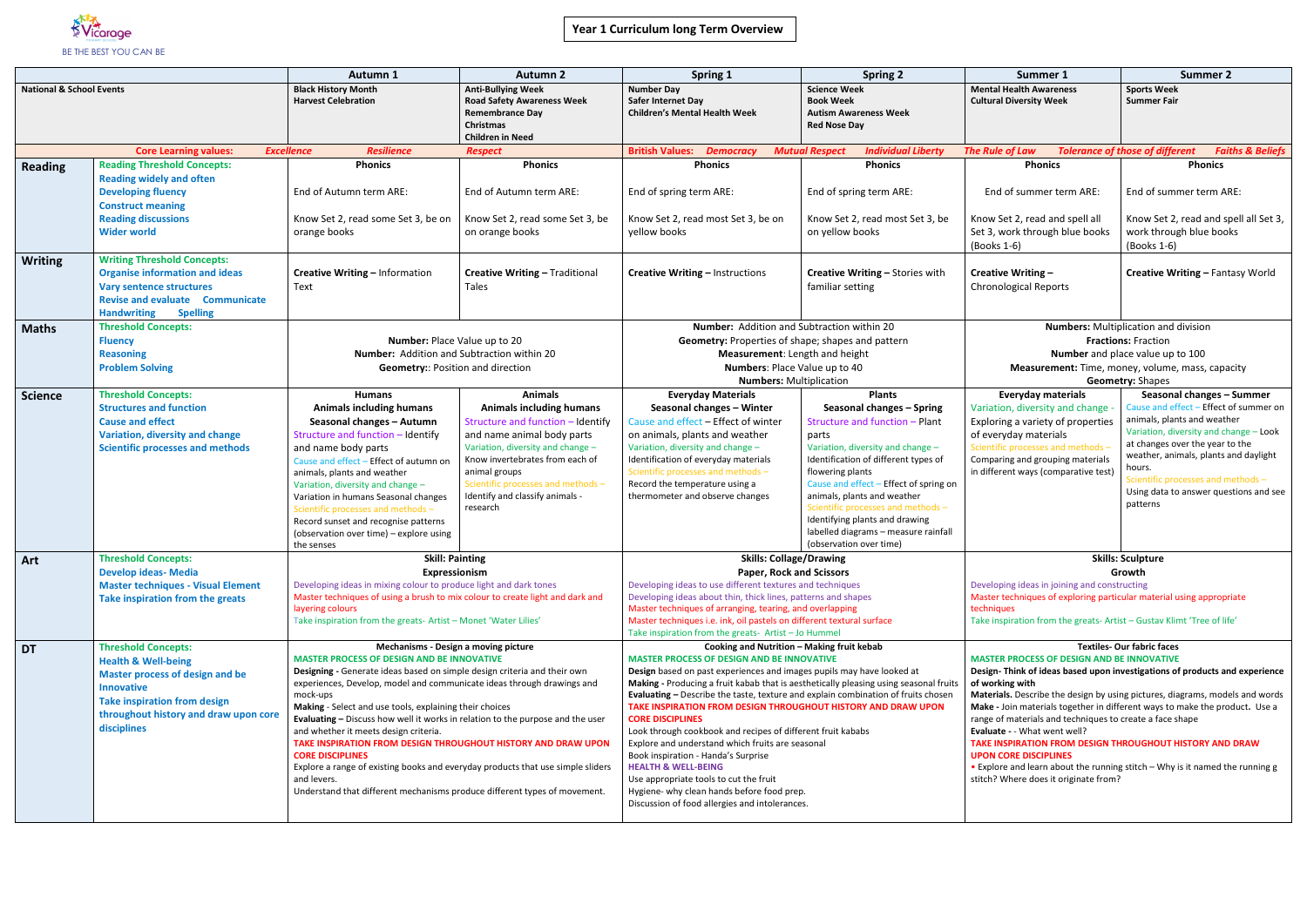| <b>Computing</b>              | <b>Threshold Concepts:</b><br><b>Code</b><br><b>Connect</b><br><b>Communication</b><br><b>Collect</b>                                                                                                                                                                                                                                                                                                                                         | We are Treasure Hunters (1.1)<br><b>Programming</b><br>Code: Begin to explore algorithms<br>Connect: Use of devices safely<br>Communicate: Explain end goal<br>Collect- Explain different ways in which<br>information can be displayed                                                                                                                                                                                                                                                                                                                                                                                                                                                             | We are Collectors (1.4)<br><b>Communication/Collaboration</b><br>Code-Predict what will happen in<br>short sequences<br>Connect-Explore copyright<br>Communicate-Organise text<br>Collect-Save data                                                                                                                                            | <b>Safer Internet Day activities</b><br>(Digital Literacy)<br>Connect- What is personal<br>information?<br>How keep my password safe<br>Communicate-Importance of<br>kindness online<br>Identify different platforms of<br>communication                                                                                                                                                                                                                                                                                                                                                                                                                                                                                                                                                                                                                                        | We are Painters (1.3)<br><b>Creativity</b><br>Connect- Keep my password safe<br>Communicate-Identify different<br>platforms of communication<br>Collect-Basic understanding of how<br>domain names are converted to<br>numerical IP addresses                                      | We are Chefs (1.2)<br><b>Computational Thinking</b><br>Connect- Working in a team<br>Communicate- Collecting information<br>using various devices<br>Collect- Create cohesive flow of<br>ideas                                                                                                                                                                                                                                                                                                                                                                                                                                                                                                                                                                                                               | We are Celebrating (1.6)<br><b>Creativity</b><br>Connect- Use keyboard or word<br>bank on device to enter text<br>Communicate- Manipulate text<br><b>Collect-Present ideas</b>                                                                                                                                                     |
|-------------------------------|-----------------------------------------------------------------------------------------------------------------------------------------------------------------------------------------------------------------------------------------------------------------------------------------------------------------------------------------------------------------------------------------------------------------------------------------------|-----------------------------------------------------------------------------------------------------------------------------------------------------------------------------------------------------------------------------------------------------------------------------------------------------------------------------------------------------------------------------------------------------------------------------------------------------------------------------------------------------------------------------------------------------------------------------------------------------------------------------------------------------------------------------------------------------|------------------------------------------------------------------------------------------------------------------------------------------------------------------------------------------------------------------------------------------------------------------------------------------------------------------------------------------------|---------------------------------------------------------------------------------------------------------------------------------------------------------------------------------------------------------------------------------------------------------------------------------------------------------------------------------------------------------------------------------------------------------------------------------------------------------------------------------------------------------------------------------------------------------------------------------------------------------------------------------------------------------------------------------------------------------------------------------------------------------------------------------------------------------------------------------------------------------------------------------|------------------------------------------------------------------------------------------------------------------------------------------------------------------------------------------------------------------------------------------------------------------------------------|--------------------------------------------------------------------------------------------------------------------------------------------------------------------------------------------------------------------------------------------------------------------------------------------------------------------------------------------------------------------------------------------------------------------------------------------------------------------------------------------------------------------------------------------------------------------------------------------------------------------------------------------------------------------------------------------------------------------------------------------------------------------------------------------------------------|------------------------------------------------------------------------------------------------------------------------------------------------------------------------------------------------------------------------------------------------------------------------------------------------------------------------------------|
| <b>History</b> /<br>Geography | <b>History Threshold Concepts:</b><br><b>Contribution to the Wider World</b><br><b>Achievements</b><br><b>Civilisation</b><br><b>Education</b><br><b>Medicine</b><br><b>Hierarchy</b><br><b>Technology</b><br><b>Empire</b><br><b>Geography Threshold Concepts:</b><br><b>Investigate Space &amp; Location</b><br><b>Investigating Patterns &amp; Changes</b><br><b>Investigating Scale &amp; Size</b><br><b>Investigating Sustainability</b> | Geography<br>Where do I live (Our School and<br>our local area)<br><b>Investigating Space and location-</b><br>Use maps and plan a route<br>Begin to recognise familiar places<br>in their local area<br><b>Investigating Patterns and Change</b><br>Make simple observations about<br>the geography of the classroom<br>and school (some using<br>description)<br>Investigating scale and size<br>Use simple fieldwork skills to<br>study the geography of the<br>school<br><b>Investigating Sustainability</b><br>Ask simple geographical<br>questions<br>Use aerial photographs to<br>recognise basic human and<br>physical features<br>Make comparisons between<br>features of different places | <b>History</b><br>Remember, Remember the<br><b>5th of November</b><br>Civilisation - Key features of this<br>period.<br>Contribution to the wider<br>world/ Britain - How Gun<br>Powder Plot has shaped our<br>lives today?<br>Beliefs & religion - What part<br>did religion have in it?<br>Hierarchy - Parliament,<br>monarchy and democracy | Geography<br><b>Wonderful Weather</b><br><b>Investigating Space and location</b><br>Use world maps and globes to<br>identify the UK and begin to<br>locate other countries.<br>Locate hot and cold countries<br>of the world.<br><b>Investigating Patterns and</b><br>Change<br>Name weather types in the UK.<br>Identify daily changes in<br>weather.<br>Make comparisons between<br>different types of weather<br>Identify seasonal changes<br>across a year.<br>Use basic subject specific<br>vocabulary.<br>Ask simple geographical<br>questions.<br>Investigating scale and size<br>Use world maps and globes to<br>identify a range of countries,<br>the Equator and the North and<br>South Poles.<br><b>Investigating Sustainability</b><br>Explain some dangers of the<br>weather.<br>Make comparisons between<br>different places studied.<br>Make simple observations | <b>History</b><br>May I Play<br>Civilisation - Key features of this<br>period<br>Contribution to the wider world/<br>Britain - How has this changed<br>our lives?<br>Achievements - What new toys<br>have been created?<br>Technology - How has the<br>technology of toys changed? | Geography<br><b>Our Country</b><br><b>Investigating Space and location</b><br>Use world maps and globes to<br>begin to locate some continents<br>and countries<br>Use a range of maps (world,<br>country, street maps, aerial<br>views and plans) to locate<br>places and landmarks.<br><b>Investigating Patterns and</b><br>Change<br>Describe human and physical<br>features of the capital city<br>London.<br>Make simple observations<br>about the geography of London<br>compared to another capital<br>city (Brasilla)<br>Investigating scale and size<br>Name the four countries of the<br>UK, capital cities and<br>surrounding seas.<br><b>Investigating Sustainability</b><br>Ask simple geographical<br>questions<br>Use aerial photographs to<br>recognise basic human and<br>physical features. | <b>History</b><br>Where to next?<br>Let's go on an Adventure.<br>Civilisation - Key features of this<br>period<br>Contribution to the wider world -<br>Britain<br>Achievements - What did each<br>person achieve through exploration<br>Technology - that allowed<br>exploration                                                   |
| <b>Music</b>                  | <b>Threshold Concepts:</b><br><b>Performing</b><br><b>Composing</b><br><b>Notating</b><br><b>Appreciation</b>                                                                                                                                                                                                                                                                                                                                 | <b>Rhythm &amp; Pulse</b><br>Composing by organising sound<br>and rhythm as a class to a pulse.<br>Performing songs in different voice<br>styles.<br>Appreciating and describing music<br>with a strong pulse                                                                                                                                                                                                                                                                                                                                                                                                                                                                                       | <b>Pitch &amp; Percussion</b><br>Composing by organising music<br>using pitched instruments and<br>patterns of body percussion<br>sounds<br>Performing for an audience                                                                                                                                                                         | about the weather in the UK.<br><b>Stop and Play</b><br><b>Duration</b><br>Performing as a class giving<br>directions for others to follow.<br>Composing a sequence of sounds.<br>Appreciating and describing<br>programme music                                                                                                                                                                                                                                                                                                                                                                                                                                                                                                                                                                                                                                                | <b>Timbre</b><br>Composition<br>Appreciating and describing<br>music by quality of sound<br>Composing by using sounds to<br>imitate other things or moods<br>Performing in a group giving<br>directions for others to follow.                                                      | <b>Tempo</b><br>Appreciation<br>Appreciating and describing<br>music according to fast or slow<br>pace and getting faster or slower.<br>Performing or singing music that<br>gets faster or slower                                                                                                                                                                                                                                                                                                                                                                                                                                                                                                                                                                                                            | <b>Performing Musically - Moods &amp;</b><br><b>Music</b><br>Appreciating and describing music<br>according to the emotion it makes<br>us feel.<br>Describing how music makes us<br>feel and explaining using<br>descriptive language what we like<br>or don't like about it.<br>Performing in a singing competition<br>as a class |